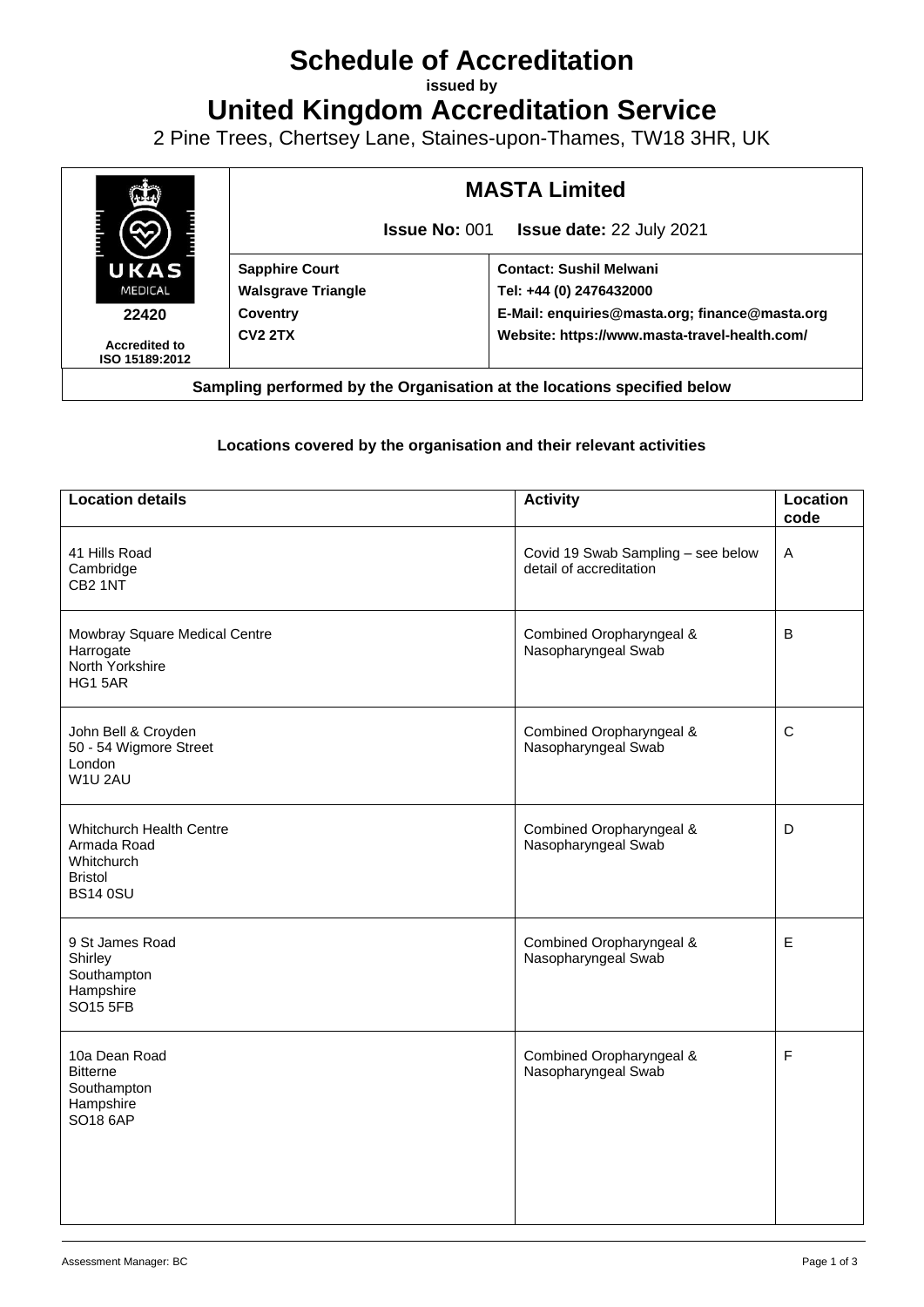|                                                                                     | <b>Schedule of Accreditation</b><br>issued by<br><b>United Kingdom Accreditation Service</b><br>2 Pine Trees, Chertsey Lane, Staines-upon-Thames, TW18 3HR, UK |                                                 |                  |  |  |  |
|-------------------------------------------------------------------------------------|----------------------------------------------------------------------------------------------------------------------------------------------------------------|-------------------------------------------------|------------------|--|--|--|
| UKA<br><b>MEDICAL</b><br>22420<br><b>Accredited to</b><br>ISO 15189:2012            | <b>MASTA Limited</b><br><b>Issue No: 001</b><br><b>Issue date: 22 July 2021</b>                                                                                |                                                 |                  |  |  |  |
| Testing performed at main address only                                              |                                                                                                                                                                |                                                 |                  |  |  |  |
| <b>Location details</b>                                                             |                                                                                                                                                                | <b>Activity</b>                                 | Location<br>code |  |  |  |
| 14-16 Tong Road<br>New Wortley<br>Leeds<br><b>West Yorkshire</b><br><b>LS12 1HX</b> |                                                                                                                                                                | Combined Oropharyngeal &<br>Nasopharyngeal Swab | G                |  |  |  |
| 92a Station Road<br>Addlestone<br>Surrey<br><b>KT15 2AD</b>                         |                                                                                                                                                                | Combined Oropharyngeal &<br>Nasopharyngeal Swab | н                |  |  |  |
| 27 Market Place<br>Mildehall<br>Suffolk<br><b>IP287EF</b>                           |                                                                                                                                                                | Combined Oropharyngeal &<br>Nasopharyngeal Swab |                  |  |  |  |
| 86-88 High Street<br>Hurstpierpoint<br>Hassocks<br>BN6 9PX                          |                                                                                                                                                                | Combined Oropharyngeal &<br>Nasopharyngeal Swab | J                |  |  |  |
| 263 New Cross Road<br>London<br><b>SE14 5UL</b>                                     |                                                                                                                                                                | Combined Oropharyngeal &<br>Nasopharyngeal Swab | K                |  |  |  |